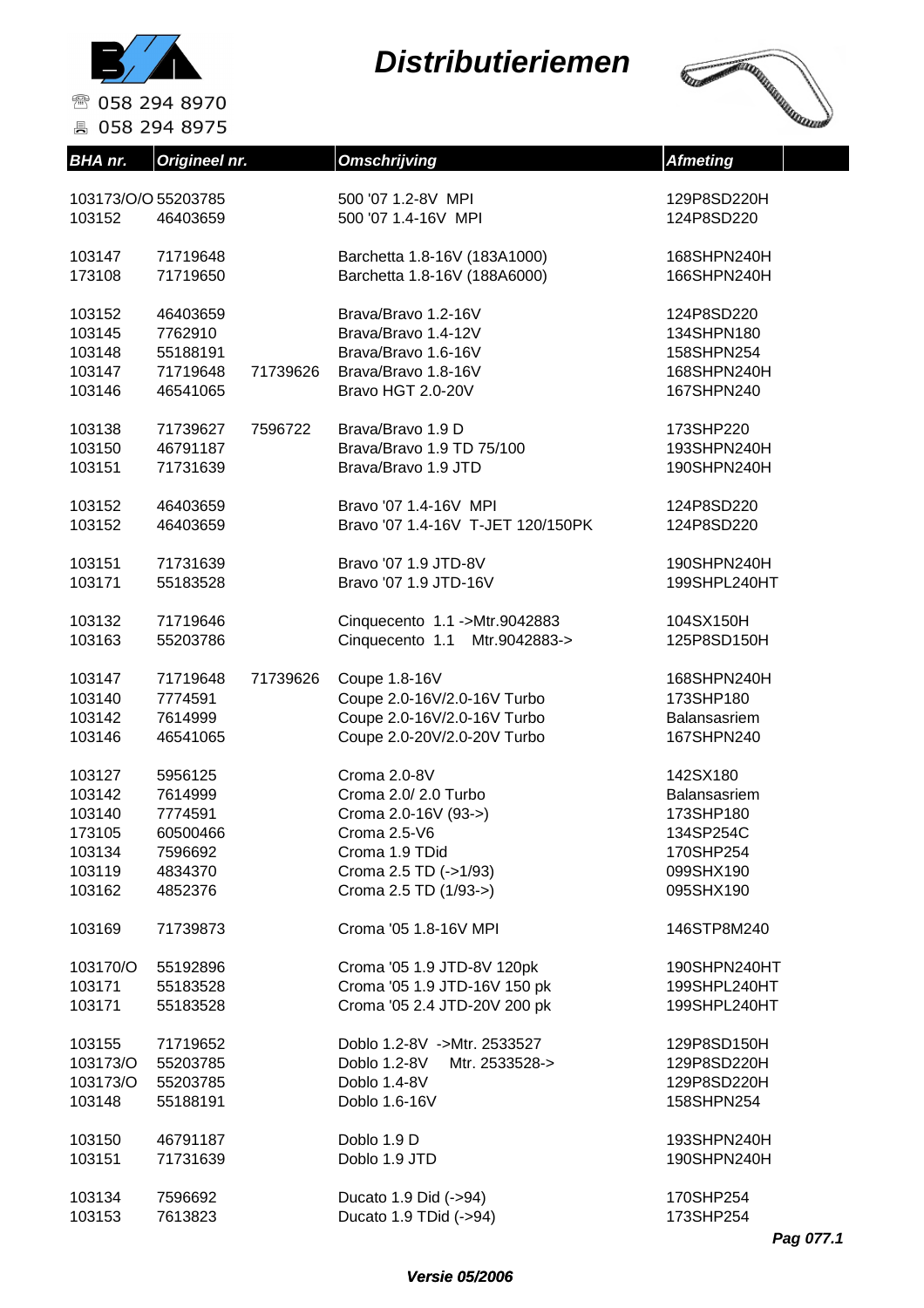



☎ 058 294 8970 昌 058 294 8975

| BHA nr.          | Origineel nr.         | <b>Omschrijving</b>                  | <b>Afmeting</b>           |
|------------------|-----------------------|--------------------------------------|---------------------------|
| 103115           | 71739901              | Ducato 2.5 D (->7/90)                | 152SHX300                 |
| 103130           | 99456476              | Ducato 2.5 D (7/90->94)              | 152SHDS300H               |
| 103135           | 71739902              | Ducato 2.5 TD (->7/90)               | 153SHX300                 |
|                  |                       |                                      |                           |
| 103157           | 500323627             | Ducato 2.5 TD (7/90->94)             | 153SHDS300H               |
| 103156           | 1473011080            | Ducato '94 2.0                       | 114SP+254H                |
| 103153           | 7613823               | Ducato '94 1.9 D/TDid                | 173SHP254                 |
| 103130           | 99456476              | Ducato '94 2.5 D (94->)              | 152SHDS300H               |
| 103157           | 500323627<br>98415921 | Ducato '94 2.5 TD (94->)             | 153SHDS300H               |
| 103159           | 9463380680            | Ducato '94 2.0 JTD DW10 (98->)       | 141SP+254H                |
| 103159           | 9463380680            | Ducato '94 2.0 JTD EGR (99->)        | 141SP+254H                |
| 103157           | 500323627             | Ducato '94 2.8 D (98->)              | 153SHDS300H               |
| 103154           | 99456477              | Ducato '94 2.8 Tdi (98->)            | 154SHDS300H               |
|                  |                       |                                      |                           |
| 103130           | 99456476              | Ducato '94 2.8 JTD (11/00->)         | 152SHDS300H               |
| 103156           | 1473011080            | Ducato Rest. '02. 2.0                | 114SP+254H                |
| 103159           | 9463380680            | Ducato Rest. '02 2.0 JTD             | 141SP+254H                |
| 103168           | 504076915             | Ducato Rest. '02 2.3 JTD             | 178SP+300H                |
| 103130           | 99456476              | Ducato Rest. '02 2.8 JTD             | 152SHDS300H               |
| 103168           | 504076915             | Ducato '06 2.3 JTD                   | 178SP+300H                |
| 103102           | 71739899              | Fiorino 1050 (->88)                  | 117S150                   |
| 103121           | 4324568               | Fiorino 1.1 (88->94)                 | 118SX150                  |
| 103103           | 4367051               | Fiorino 1.3 (88->94)                 | 120S150                   |
| 103136           | 71719005              | Fiorino 1.4/1.6 (94->)               | 138SHPN150                |
| 103106           | 4242396               | Fiorino 1.5 (88->94)                 | 118SX190                  |
| 103104           | 5952779               | Fiorino 1.3 D (->88) Mtr.35571->     | 133SR220                  |
| 103129           | 7565617               | Fiorino 1.7 D (88->94)               | 168SHPN220H               |
| 103129           | 7565617               | Fiorino 1.7 D (94->)                 | 168SHPN220H               |
| 103129           | 7565617               | Fiorino 1.7 TD (94->)                | 168SHPN220H               |
|                  |                       |                                      |                           |
| 103182           | 9467581780            | Fiorino '07 1.4-8V MPI               |                           |
| 103152           | 46403659              | Idea 1.4-8V                          | 124P8SD220                |
| 103152           | 46403659              | Idea 1.4-16V                         | 124P8SD220                |
| 103151           | 71731639              | Idea 1.9 JTD-8V 100pk                | 190SHPN240H               |
| 103148           | 55188191              | Marea 1.6-16V                        | 158SHPN254                |
| 103147           | 71719648              | Marea 1.8-16V                        | 168SHPN240H               |
| 103146           | 46541065              | Marea 2.0-20V CF2                    | 167SHPN240                |
| 173108           | 71719650<br>71739628  | Marea 2.0-20V CF3                    | 166SHPN240H               |
| 103150           | 46791187              | Marea 1.9 TD 75/100                  | 193SHPN240H               |
| 103151           | 71731639              | Marea 1.9 JTD                        | 190SHPN240H               |
| 103150           | 71719643              | Marea 2.4 TD                         | 193SHPN240H1              |
| 103151           | 71731639              | Marea 2.4 JTD                        | 190SHPN240H               |
|                  |                       |                                      |                           |
| 103148<br>103151 | 55188191<br>71731639  | Multipla 1.6-16V<br>Multipla 1.9 JTD | 158SHPN254<br>190SHPN240H |
|                  |                       |                                      |                           |
| Pag 077.2        |                       |                                      |                           |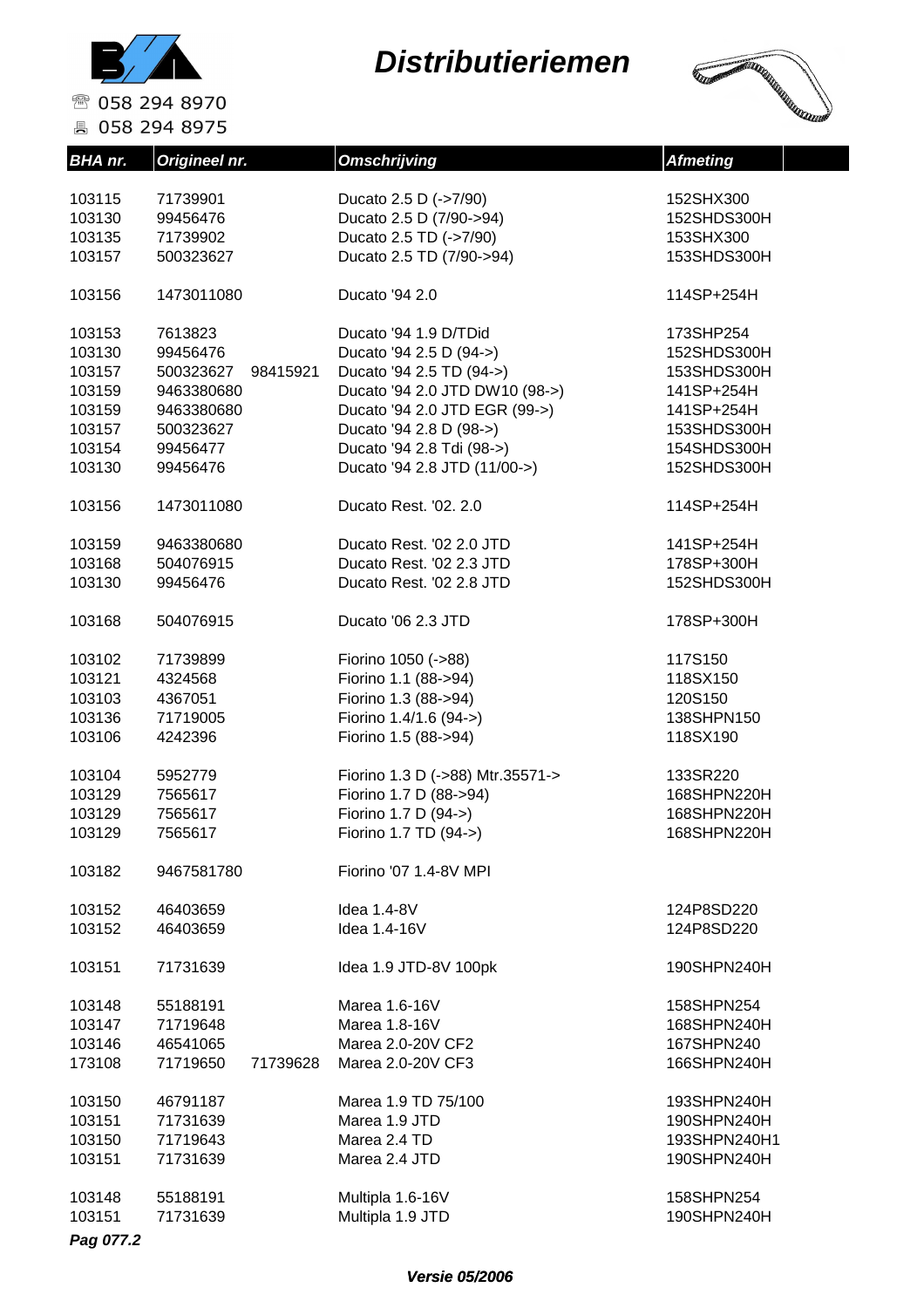

**A** 058 294 8975

#### **Distributieriemen**



**BHA nr.** Origineel nr. **Omschrijving Construction Afmeting** 103143 46515401 Palio 1.2-8V ->Mtr.9042882 108SX150H 103155 71719652 Palio 1.2-8V Mtr.9042883-> 129P8SD150 103148 55188191 Palio 1.6-16V 158SHPN254 103129 7565617 Palio 1.7 TD . 168SHPN220 103132 7554701 Panda 750/1000/1100 FIRE ->Mtr.9042882 104SX150H 103163 55203786 Panda 750/1000/1100 FIRE Mtr.9042883-> 125P8SD150H 103163 46750865 Panda '03 1.1 ->Mtr.2533527 125P8SD150H 103172 55203784 Panda '03 1.1 Mtr.2533528-> 103155 71719652 Panda '03 1.2 ->Mtr.2533527 129P8SD150H 103173/O 55203785 Panda '03 1.2 Mtr.2533528-> 129P8SD220H 103132 7554701 Punto 55 (93->97) 104SX150H 103163 46750865 Punto 55 Mtr.9042883-> 125P8SD150H 103143 46515401 Punto 60/75/Cabrio (93->) ->Mtr.9042882 108SX150H 103155 71719652 Punto 60/75/Cabrio (93->) Mtr.9042883-> 129P8SD150 103152 46403659 Punto 85/Sporting/Cabrio (97->) 124P8SD220 103136 71719005 Punto 90/Sporting 138SHPN150 103136 71719005 Punto GT 1.4 Turbo 138SHPN150 103129 7565617 Punto 1.7 D/TD . 168SHPN220 103155 71719652 Punto '99 1.2-8V 129P8SD150H 103152 46403659 Punto '99 1.2-16V 124P8SD220H 103147 71719648 71739626 Punto '99 1.8-16V CF2 168SHPN240H 173108 71719650 71739628 Punto '99 1.8-16V CF3 166SHPN240H 103150 46791187 Punto '99 1.9 D 193SHPN240H1 103151 71731639 Punto '99 1.9 JTD 190SHPN240H 103155 71719652 Punto '03 1.2-8V ->Mtr.2533527 129P8SD150H 103173/O 55203785 Punto '03 1.2-8V Mtr.2533528-> 129P8SD220H 103152 46403659 Punto '03 1.2-16V 124P8SD220H 103152 46403659 Punto '03 1.4-16V 124P8SD220H 173108 71719650 Punto '03 1.8-16V 166SHPN240H 103151 71731639 Punto '03 1.9 JTD 190SHPN240H 103173/O 55203785 Grande Punto 1.2-8V 129P8SD220H 103173/O 55203785 Grande Punto 1.4-8V 129P8SD220H 103152 46403659 Grande Punto 1.4-16V 124P8SD220H 103152 46403659 Grande Punto 1.4-16V T-JET (+Abarth) 124P8SD220H 103170/O 55192896 Grande Punto 1.9 JTD-8V 120/130 pk 190SHPN240HT 103136 71719005 Scudo 1.6ie 138SHPN150 103174 9464464980 Scudo 2.0-16V 153SP245H 103158 9400816939 Scudo 1.9 D mtr.WJZ/DW8 (1867) 140SP+254H 103149 9400816589 Scudo 1.9 D mtr.D9B (1905) 136SHP254H 103149 9400816589 Scudo 1.9 TD mtr.D8B/DHX (1905) 136SHP254H

103159 9463380680 Scudo 2.0 JTD-8V 141SP+254H 103165 9464034380 Scudo 2.0 JTD-16V CF3 144SP+254H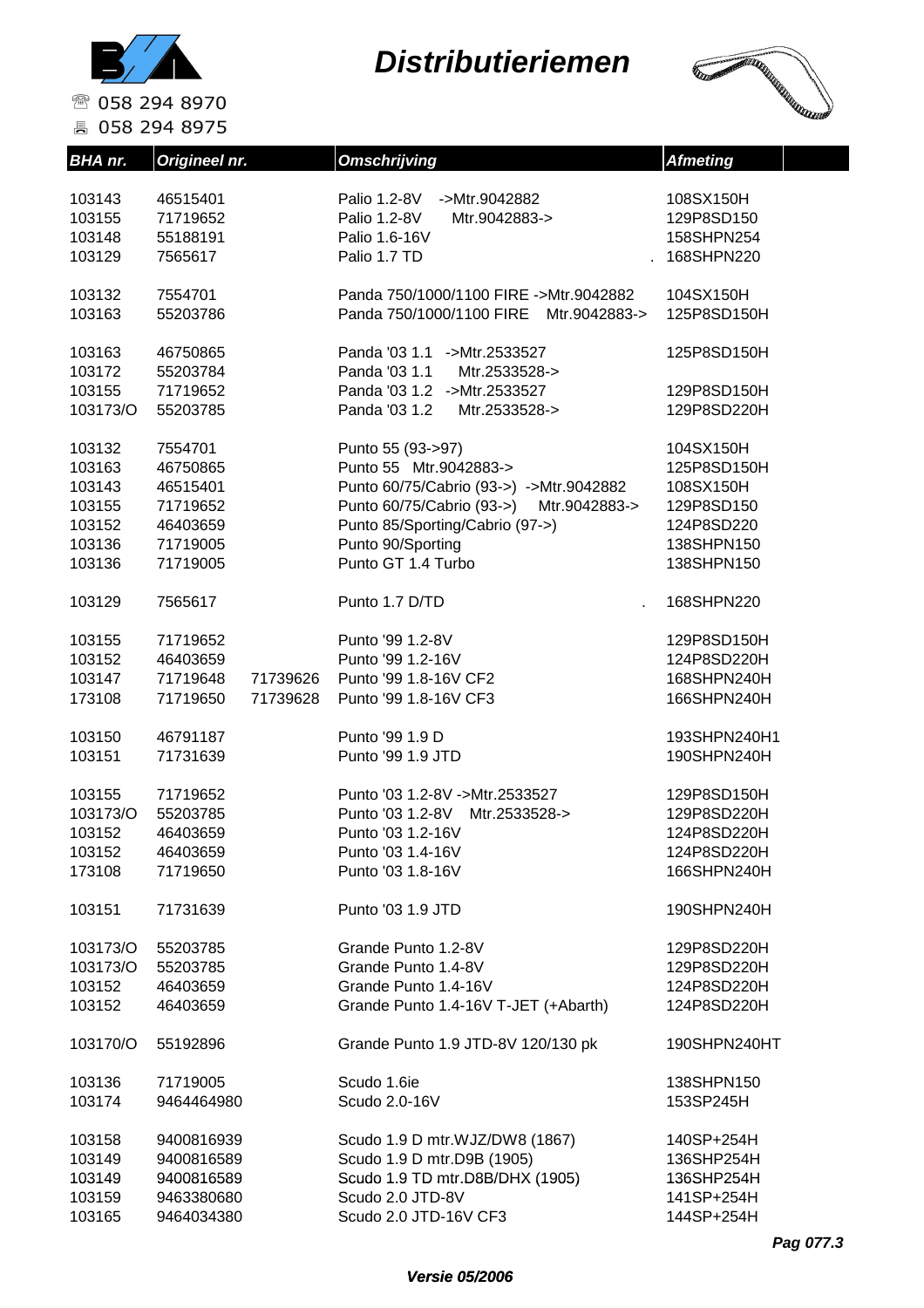



| <b>BHA</b> nr.                                                     | Origineel nr.                                                                         | <b>Omschrijving</b>                                                                                                                                                     | <b>Afmeting</b>                                                                     |
|--------------------------------------------------------------------|---------------------------------------------------------------------------------------|-------------------------------------------------------------------------------------------------------------------------------------------------------------------------|-------------------------------------------------------------------------------------|
| 103183<br>103184                                                   | 9467565880<br>9464640380                                                              | Scudo '07 1.6 JTD<br>Scudo '07 2.0 JTD 120/140 PK                                                                                                                       | 116SP+254H                                                                          |
| 103170/O                                                           | 55192896                                                                              | Sedici 1.9 JTD                                                                                                                                                          | 190SHPN240HT                                                                        |
| 103132<br>103163                                                   | 46474432<br>55203786                                                                  | Seicento 1.1<br>->Mtr.9042882<br>Seicento 1.1<br>Mtr.9042883->                                                                                                          | 104SX150H<br>125P8SD150H                                                            |
| 103152<br>103152<br>103148<br>173108<br>103147                     | 46403659<br>46403659<br>55188191<br>71719650<br>71739628<br>71719648<br>71739626      | Stilo 1.2-16V<br>Stilo 1.4-16V<br>Stilo 1.6-16V<br>Stilo 1.8-16V<br>Stilo 2.4 20V                                                                                       | 124P8SD220H<br>124P8SD220H<br>158SHPN254<br>166SHPN240H<br>168SHPN240H              |
| 103151<br>103166<br>103171                                         | 71731639<br>46791189<br>55183528                                                      | Stilo 1.9 JTD-8V 80/100/115 pk<br>Stilo 1.9 JTD-16V 140pk<br>Stilo 1.9 JTD-16V 150pk                                                                                    | 190SHPN240H<br>198SHPN240<br>199SHPL240HT                                           |
| 103143<br>103155<br>103155<br>103129                               | 46515401<br>71719652<br>71719652<br>7565617                                           | Strada 1.2-8V CF2 ->Mtr.9042882<br>Strada 1.2-8V CF2 Mtr.9042883-><br>Strada 1.2-8V CF3<br>Strada 1.7 TD                                                                | 108SX150H<br>129P8SD150<br>129P8SD150<br>168SHPN220                                 |
| 103136<br>103144<br>103127<br>103127                               | 71719005<br>7604883<br>5956125<br>5956125                                             | Tempra 1.4/1.6<br>Tempra 1.8i (->6/93)<br>Tempra 1.8i (6/93->)<br>Tempra 2.0i                                                                                           | 138SHPN150<br>139S180<br>142SX180<br>142SX180                                       |
| 103138                                                             | 71739627                                                                              | Tempra 1.9 D/1.9 TD                                                                                                                                                     | 173SHP220                                                                           |
| 103136<br>103124<br>103144<br>103127<br>103127<br>103137<br>103140 | 71719005<br>5956106<br>7604883<br>5956125<br>5956125<br>7695546<br>7774591            | Tipo 1.4/1.6<br>Tipo 1.6 2 ACT<br>Tipo 1.8i (->6/93)<br>Tipo 1.8i (6/93->)<br>Tipo 1.8-16V (->92) ->Mtr.1066635<br>Tipo 1.8-16V (->92)<br>Mtr.1066635-><br>Tipo 2.0-16V | 138SHPN150<br>138S180<br>139S180<br>142SX180<br>142SX180<br>168SHPN180<br>173SHP180 |
| 103141<br>103138                                                   | 7596960<br>71739627                                                                   | Tipo 1.7 D<br>Tipo 1.9 D/1.9 TD                                                                                                                                         | 170SHP220<br>173SHP220                                                              |
| 103160<br>103175<br>103174<br>103177                               | 71739922<br>9400816989<br>9464464980<br>9632959380                                    | Ulysse 1.8/2.0/2.0 Turbo<br>Ulysse 2.0-16V CF2<br><b>Ulysse 2.0-16V CF3</b><br>Ulysse 3.0 V6                                                                            | 114SP+170H<br>136SP254H<br>153SP254H+                                               |
| 103149<br>103161<br>103159<br>103165<br>103184<br>103176           | 71739919<br>71739918<br>9463380680 71739920<br>9464034380<br>9464640380<br>9463380180 | Ulysse 1.9 TD<br>Ulysse 2.1 TD<br>Ulysse 2.0 JTD-8V<br>Ulysse 2.0 JTD-16V CF3<br>Ulysse 2.0 JTD-16V CF4<br>Ulysse 2.2 JTD-16V                                           | 136SHP254H<br>149SP254H<br>141SP+254H<br>144SP+254H<br>116SP+254H<br>146SP+254H     |
| 103132<br>Pag 077.4                                                | 7554701                                                                               | Uno 1.0 Fire (->10/89)                                                                                                                                                  | 104SX150H                                                                           |

#### **Versie 05/2006**